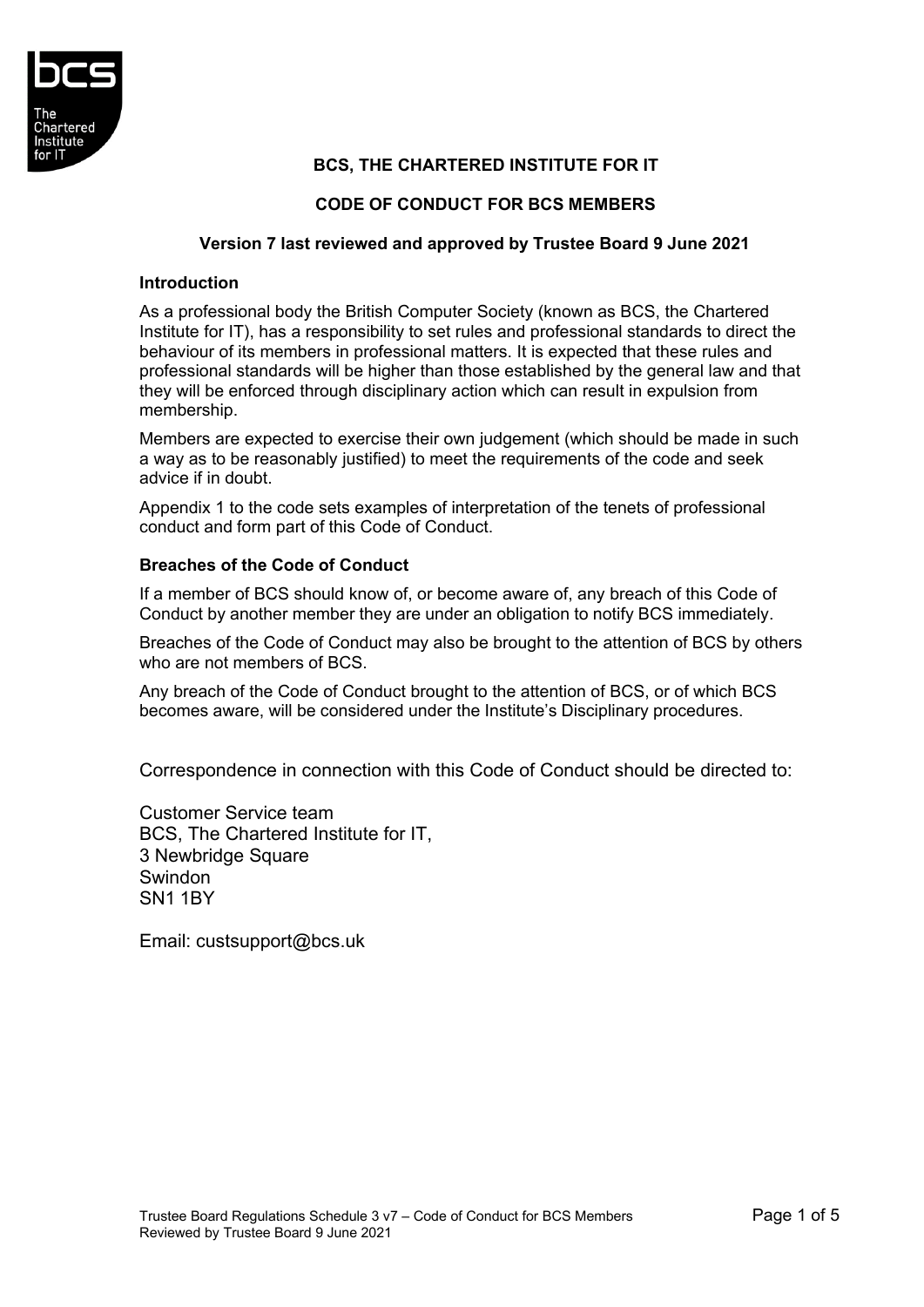# **BCS CODE OF CONDUCT**

This Code of Conduct:

- sets out the professional standards required by BCS as a condition of membership.
- applies to all members, irrespective of their membership grade, the role they fulfil, or the jurisdiction where they are employed or discharge their contractual obligations.
- governs the conduct of the individual, not the nature of the business or ethics of any Relevant Authority\* .

## **1. Public Interest**

You shall:

- a. have due regard for public health, privacy, security and wellbeing of others and the environment.
- b. have due regard for the legitimate rights of Third Parties\* .
- c. conduct your professional activities without discrimination on the grounds of sex, sexual orientation, marital status, nationality, colour, race, ethnic origin, religion, age or disability, or of any other condition or requirement
- d. promote equal access to the benefits of IT and seek to promote the inclusion of all sectors in society wherever opportunities arise.

## **2. Professional Competence and Integrity**

You shall:

- a. only undertake to do work or provide a service that is within your professional competence.
- b. **NOT** claim any level of competence that you do not possess.
- c. develop your professional knowledge, skills and competence on a continuing basis, maintaining awareness of technological developments, procedures, and standards that are relevant to your field.
- d. ensure that you have the knowledge and understanding of Legislation\* and that you comply with such Legislation, in carrying out your professional responsibilities.
- e. respect and value alternative viewpoints and, seek, accept and offer honest criticisms of work.
- f. avoid injuring others, their property, reputation, or employment by false or malicious or negligent action or inaction.
- g. reject and will not make any offer of bribery or unethical inducement.

## **3. Duty to Relevant Authority**

You shall:

- a. carry out your professional responsibilities with due care and diligence in accordance with the Relevant Authority's requirements whilst exercising your professional judgement at all times.
- b. seek to avoid any situation that may give rise to a conflict of interest between you and your Relevant Authority.
- c. accept professional responsibility for your work and for the work of colleagues who are defined in a given context as working under your supervision.
- d. **NOT** disclose or authorise to be disclosed, or use for personal gain or to benefit a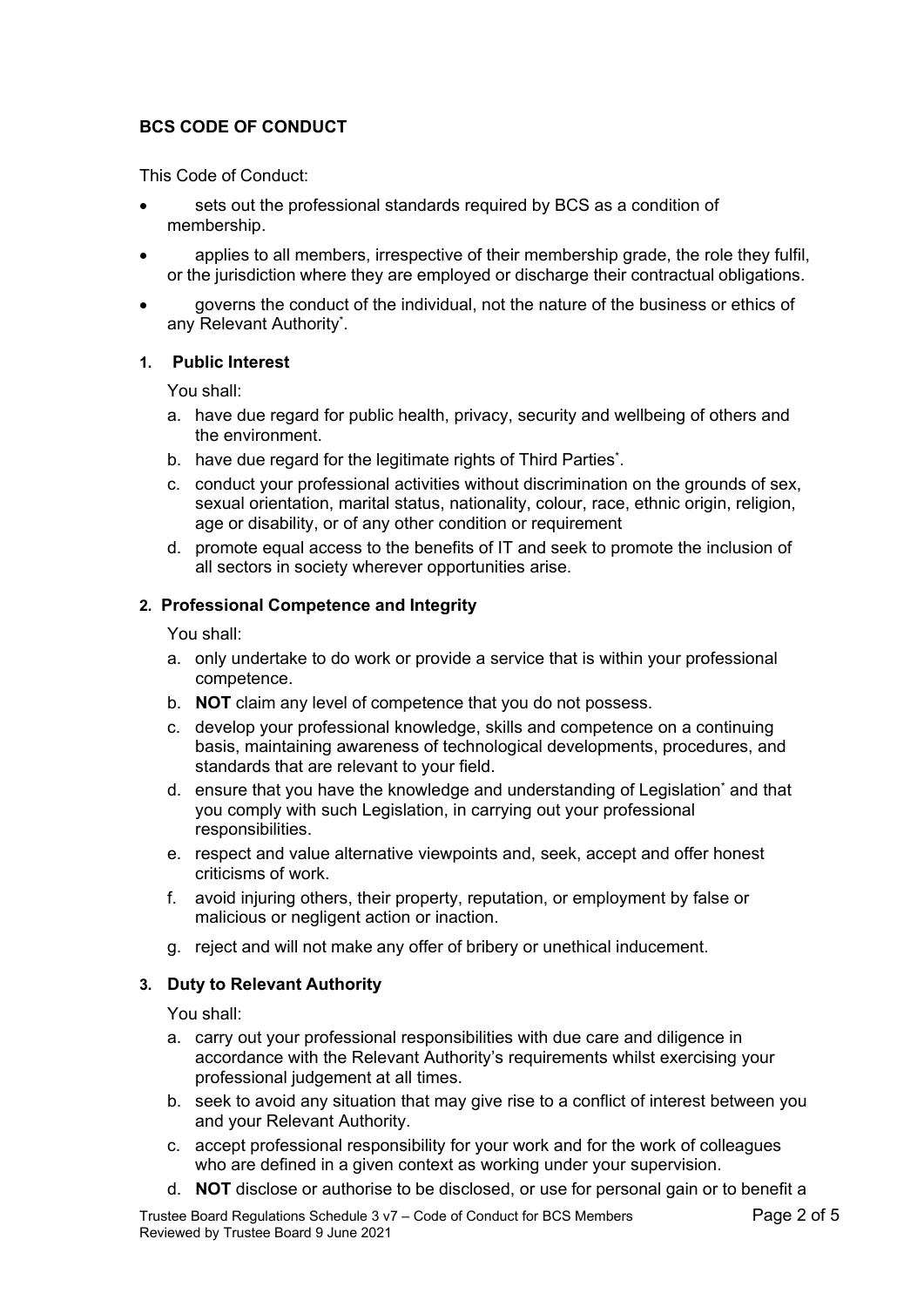third party, confidential information except with the permission of your Relevant Authority, or as required by Legislation.

e. **NOT** misrepresent or withhold information on the performance of products, systems or services (unless lawfully bound by a duty of confidentiality not to disclose such information), or take advantage of the lack of relevant knowledge or inexperience of others.

# **4. Duty to the Profession**

You shall:

- a. accept your personal duty to uphold the reputation of the profession and not take any action which could bring the profession into disrepute.
- b. seek to improve professional standards through participation in their development, use and enforcement.
- c. uphold the reputation and good standing of BCS, the Chartered Institute for IT.
- d. act with integrity and respect in your professional relationships with all members of BCS and with members of other professions with whom you work in a professional capacity.
- e. encourage and support fellow members in their professional development.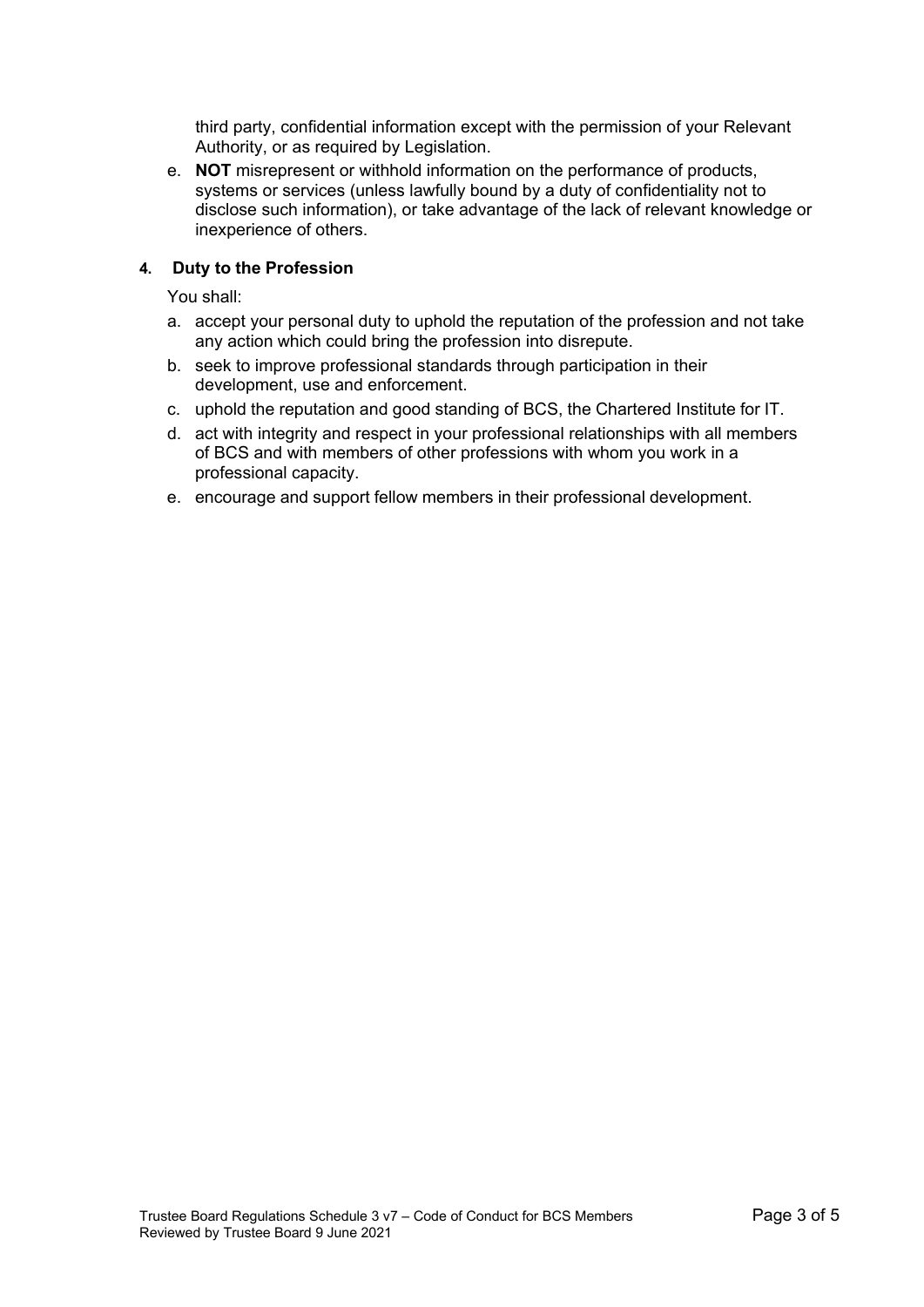# **APPENDIX 1**

### **Interpretation of the BCS Code of Conduct**

The explanatory notes below are offered for guidance only. The examples are not, and not intended to be, exhaustive.

If you are in a leadership position and especially if you hold an executive position you are expected to:

- encourage and facilitate colleagues to develop as professionals.
- seek to ensure that no one is penalised for raising areas of concern or conflicts of interest.
- encourage colleagues to follow this code of conduct.

**Definitions:**

#### **Legislation**

The term "Legislation" means any applicable laws, statutes and regulations.

#### **Third Parties**

The term "Third Parties" includes any person or organisation that might be affected by your activities in your professional capacity, irrespective of whether they are directly aware or involved in those activities.

#### **Relevant Authority**

The term "Relevant Authority" in this document is used to identify the person(s) or organisation(s) which has/have authority over the activity of individuals in their professional capacity. For practising BCS members this is normally an employer or client. For student members, this is normally an academic institution.

#### **Public Interest**

- Acting in the public interest may be governed by Legislation.
- Legitimate rights of third parties include protecting personal identifiable data to prevent unlawful disclosure and identity theft, and also respect for copyright, patents and other intellectual property.

#### **Professional Competence and Integrity**

- All members are required to undertake professional development activities as a condition of membership. Continuing professional development activities should broaden your knowledge of the IT profession and maintain your competence in your area of specialism.
- You should seek out and observe good practice exemplified by rules, standards, conventions or protocols that are relevant in your area of specialism
- You should only claim current competence where you can demonstrate you have the required expertise e.g. through recognised competencies, qualifications or experience.
- Legislation that may apply in carrying out your professional responsibilities might include that applicable to:
	- o your Relevant Authority.
	- o the geographic area in which you are carrying out your professional responsibilities.
	- o the geographic area in which your responsibilities will be discharged.

You may need to seek guidance from your Relevant Authority.